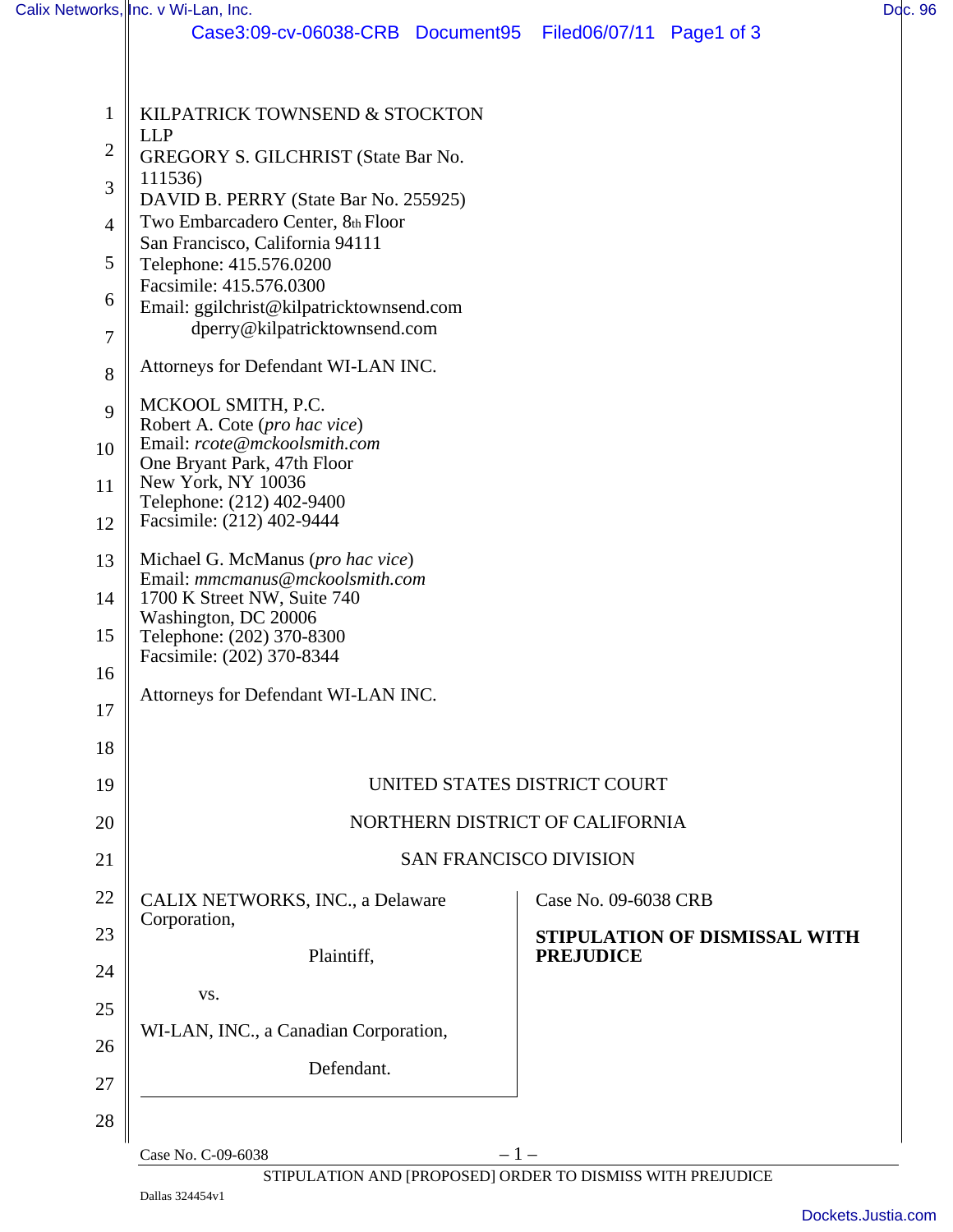## Case3:09-cv-06038-CRB Document95 Filed06/07/11 Page2 of 3

| $\mathbf{1}$   | Pursuant to Rule $41(a)(1)$ of the Federal Rules of Civil Procedure, Plaintiff Calix, Inc.              |  |  |  |  |
|----------------|---------------------------------------------------------------------------------------------------------|--|--|--|--|
| $\mathbf{2}$   | ("Calix") and Defendant Wi-LAN Inc. ("Wi-LAN"), by and through their respective counsel hereby          |  |  |  |  |
| 3              | stipulate to the dismissal with prejudice of all claims and counterclaims in this action as follows:    |  |  |  |  |
| $\overline{4}$ | Plaintiff Calix hereby dismisses, with prejudice, all claims in the complaint filed on                  |  |  |  |  |
| $\mathfrak{S}$ | December 28, 2009 [Dkt. No. 1] and Wi-LAN hereby dismisses, with prejudice, all claims set forth        |  |  |  |  |
| 6              | in its First Amended Answer and Counterclaim filed October 20, 2010 [Dkt. No. 77].                      |  |  |  |  |
| $\tau$         | For the avoidance of doubt, the aforesaid dismissals with prejudice encompass all claims and            |  |  |  |  |
| 8              | counterclaims in this case, including all claims and counterclaims in the case entitled, Wi-LAN Inc. v. |  |  |  |  |
| 9              | Calix, Inc., which was initiated in the United States Federal District Court, Eastern District of Texas |  |  |  |  |
| 10             | (as Case No. 2:10-CV-117), and transferred to the United States Federal District Court, Northern        |  |  |  |  |
| <sup>11</sup>  | District of California as Case No. C-11-00004 EMC, and which has since been consolidated with           |  |  |  |  |
| 12             | this action.                                                                                            |  |  |  |  |
| 13             |                                                                                                         |  |  |  |  |
| 14             | Each party shall bear its own attorneys' fees and costs.                                                |  |  |  |  |
| 15             |                                                                                                         |  |  |  |  |
| 16             | Respectfully submitted,                                                                                 |  |  |  |  |
| 17             | MCKOOL SMITH, P.C.<br>DATED: June 7, 2011.                                                              |  |  |  |  |
| 18             |                                                                                                         |  |  |  |  |
| 19             | By /s/ Michael G. McManus                                                                               |  |  |  |  |
| 20             | Michael G. McManus (pro hac vice)<br><b>Attorneys for Defendant</b>                                     |  |  |  |  |
| 21             | Wi-LAN, Inc.                                                                                            |  |  |  |  |
| 22             |                                                                                                         |  |  |  |  |
| 23             | DATED: June 7, 2011.<br><b>REED SMITH LLP</b>                                                           |  |  |  |  |
| 24             |                                                                                                         |  |  |  |  |
| 25             | By /s/ William R. Overend                                                                               |  |  |  |  |
| 26             | William R. Overend<br><b>Attorneys for Plaintiff</b>                                                    |  |  |  |  |
| 27             | Calix Networks, Inc.                                                                                    |  |  |  |  |
| 28             |                                                                                                         |  |  |  |  |

STIPULATION AND [PROPOSED] ORDER TO DISMISS WITH PREJUDICE